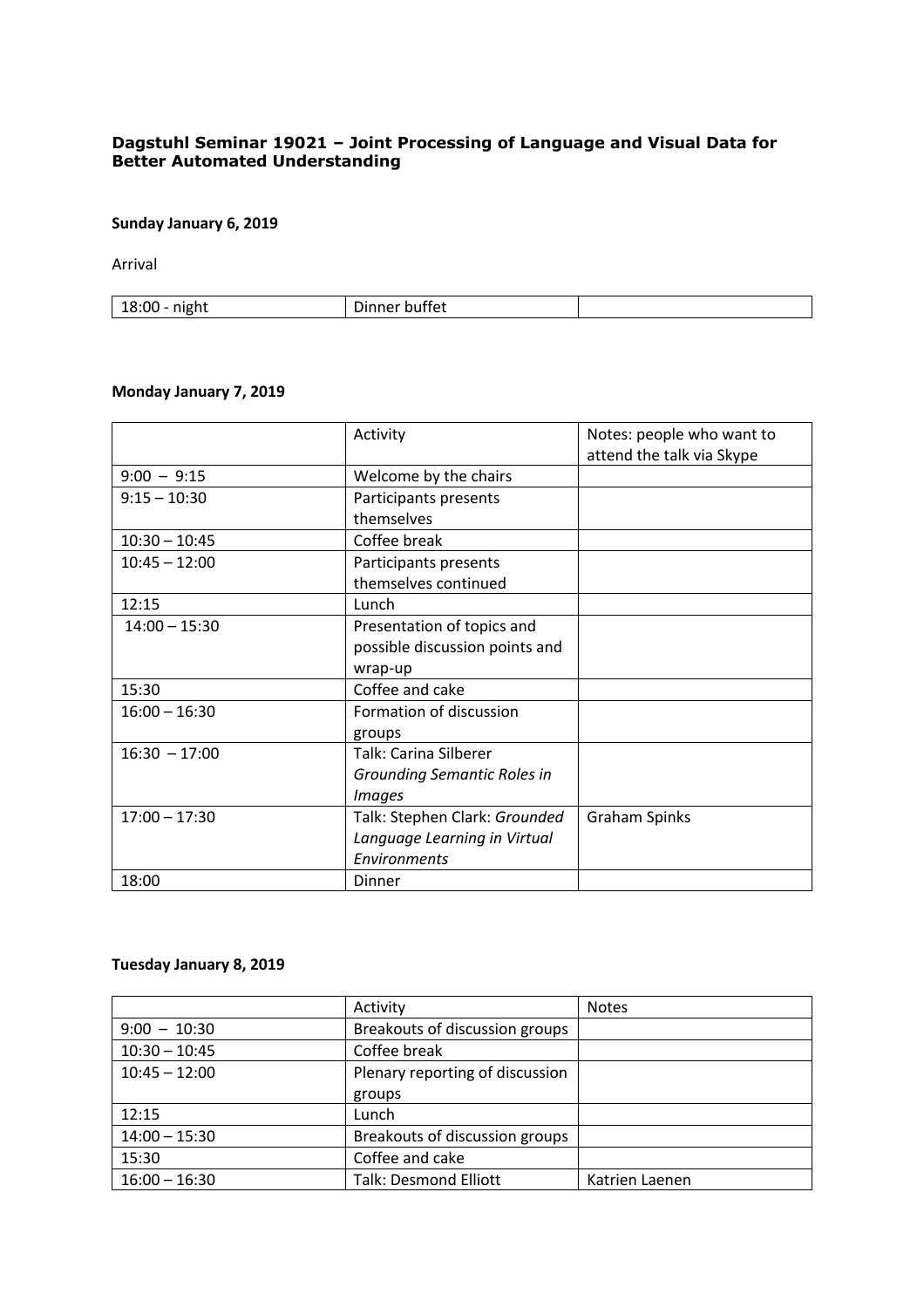|                 | Learning from Multilingual         | Doaa Ebaid           |
|-----------------|------------------------------------|----------------------|
|                 | Multimodal Data                    | <b>Shurong Sheng</b> |
| $16:30 - 17:00$ | Talk: Marius Leordeanu             | Katrien Laenen       |
|                 | Mining for Meaning: From           | Doaa Ebaid           |
|                 | Vision to Language through         | <b>Shurong Sheng</b> |
|                 | <b>Multiple Networks Consensus</b> |                      |
| $17:00 - 17:30$ | <b>Talk: Lisa Anne Hendricks</b>   |                      |
|                 | Women also Snowboard:              |                      |
|                 | Overcoming Bias in Image           |                      |
|                 | Captioning                         |                      |
| $17:30 - 18:00$ | Talk: Siddarth Narayanaswamy       |                      |
|                 | Visual Dialogue without Vision     |                      |
|                 | or Dialogue                        |                      |
| 18:00           | Dinner                             |                      |

## **Wednesday January 9, 2019**

|                 | Activity                       | <b>Notes</b>         |
|-----------------|--------------------------------|----------------------|
| $9:00 - 10:30$  | Breakouts of discussion groups |                      |
|                 | Breakout on Tasks with         |                      |
|                 | introduction by Andrei Barbu   |                      |
| $10:30 - 10:45$ | Coffee break                   |                      |
| $10:45 - 11:30$ | Breakouts of discussion groups |                      |
| $11:30 - 12:00$ | Talk: Douwe Kiela              | <b>Graham Spinks</b> |
|                 | Reinterpreting Wittgenstein    |                      |
| 12:15           | Lunch                          |                      |
| $14:00 -$       | <b>Excursion and dinner</b>    |                      |

# **Thursday January 10, 2019**

|                 | Activity                             | <b>Notes</b>         |
|-----------------|--------------------------------------|----------------------|
| $9:00 - 10:30$  | Breakouts of discussion groups       |                      |
| $10:30 - 10:45$ | Coffee break                         |                      |
| $10:45 - 11:30$ | Plenary reporting of discussion      |                      |
|                 | groups                               |                      |
| $11:30 - 12:00$ | Talk: Frank Keller                   | Katrien Laenen       |
|                 | <b>Visual Context for Verb Sense</b> | Shurong Sheng        |
|                 | Disambiguation and                   |                      |
|                 | <b>Multilingual Representation</b>   |                      |
|                 | Learning                             |                      |
| 12:15           | Lunch                                |                      |
| $14:00 - 15:30$ | Tasks and evaluation                 |                      |
| 15:30           | Coffee and cake                      |                      |
| $16:00 - 16:30$ | Talk: Jakob Verbeek                  | <b>Shurong Sheng</b> |
|                 | <b>Pervasive Attention: 2D CNNs</b>  |                      |
|                 | for Sequence-to-Sequence             |                      |
|                 | Prediction                           |                      |